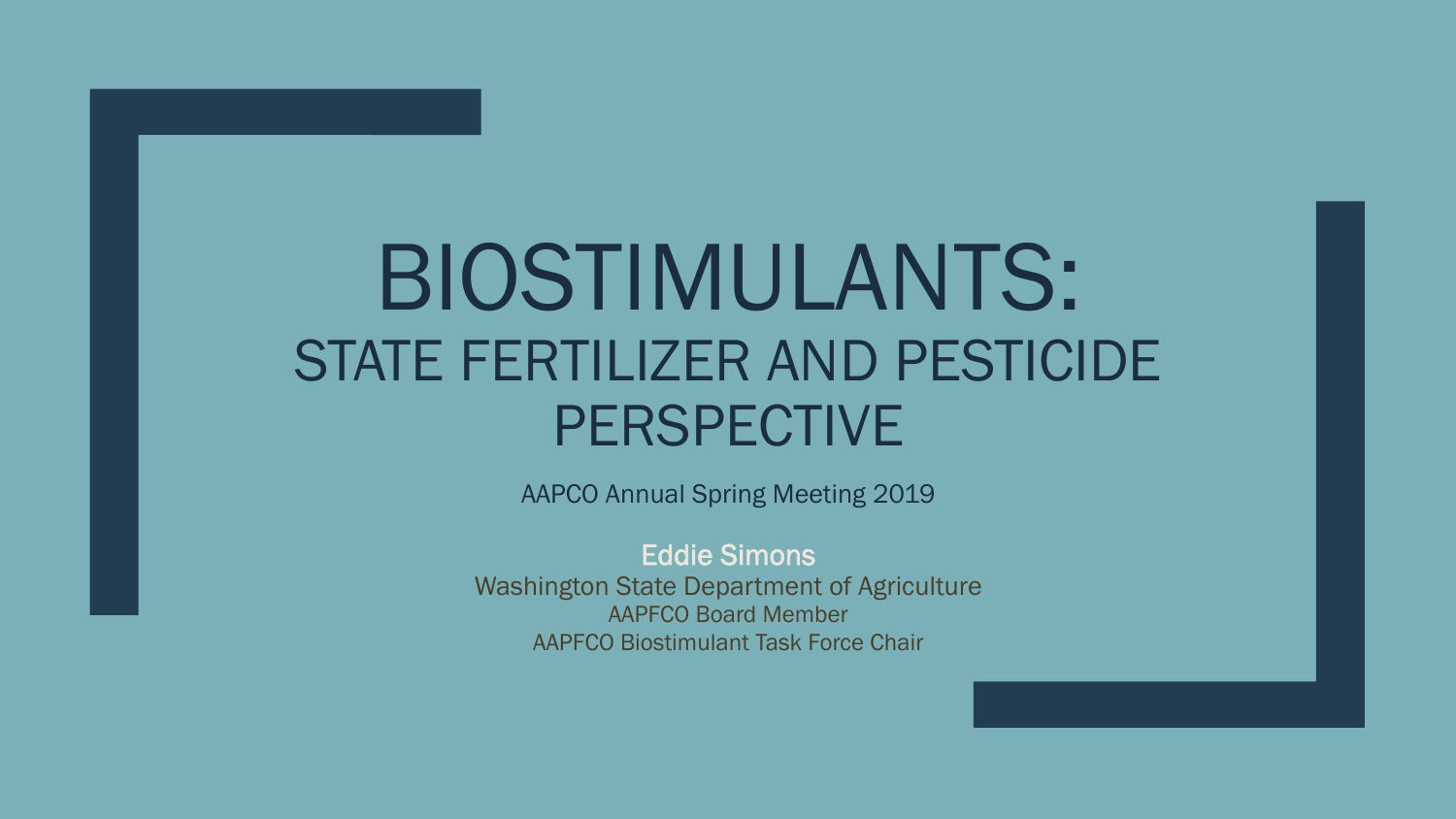### What is a "BIOSTIMULANT"?

#### ■ 2018 US Farm Bill Description

- *(c) Plant biostimulant.—For the purposes of the report under subsection (a), the Secretary—*
- *(1) shall consider "plant biostimulant" to be a substance or micro-organism that, when applied to seeds, plants, or the rhizosphere, stimulates natural processes to enhance or benefit nutrient uptake, nutrient efficiency, tolerance to abiotic stress, or crop quality and yield; and*
- *(2) may modify the description of plant biostimulant, as appropriate.*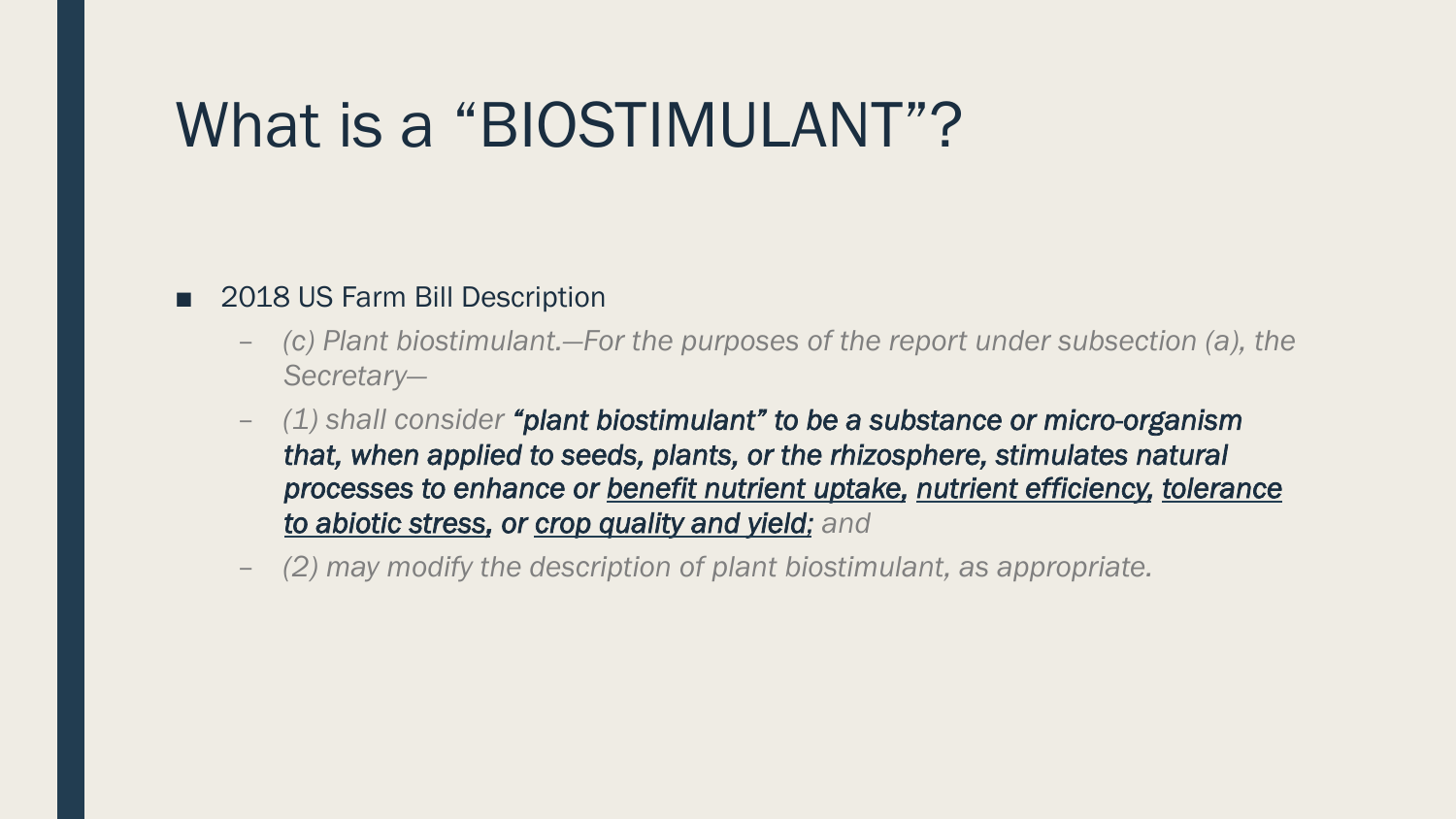# Functions

#### **Crop Quality**

- *Silicon for cut flowers to last longer*
- **Nutrient Uptake and Efficiency** 
	- *Mycorrhizae to extend hyphae into soil and bring nutrients back to plant*

#### ■ Crop Quality

- *Using a known pesticide to stimulate a plant to produce resin*
- **Nutrient Uptake and Efficiency** 
	- *Kelp using hormones to promote root growth and intercept more nutrients in soil*

#### • Resistance to Abiotic Stress

• "Abiotic stresses may be prevented by optimizing plant growth conditions and through provision of water and nutrients and plant growth regulators (PGRs—auxins, cytokinins, gibberellins, strigolactones, brassinosteroids)."\*

\* https://www.frontiersin.org/articles/10.3389/fpls.2016.02049/full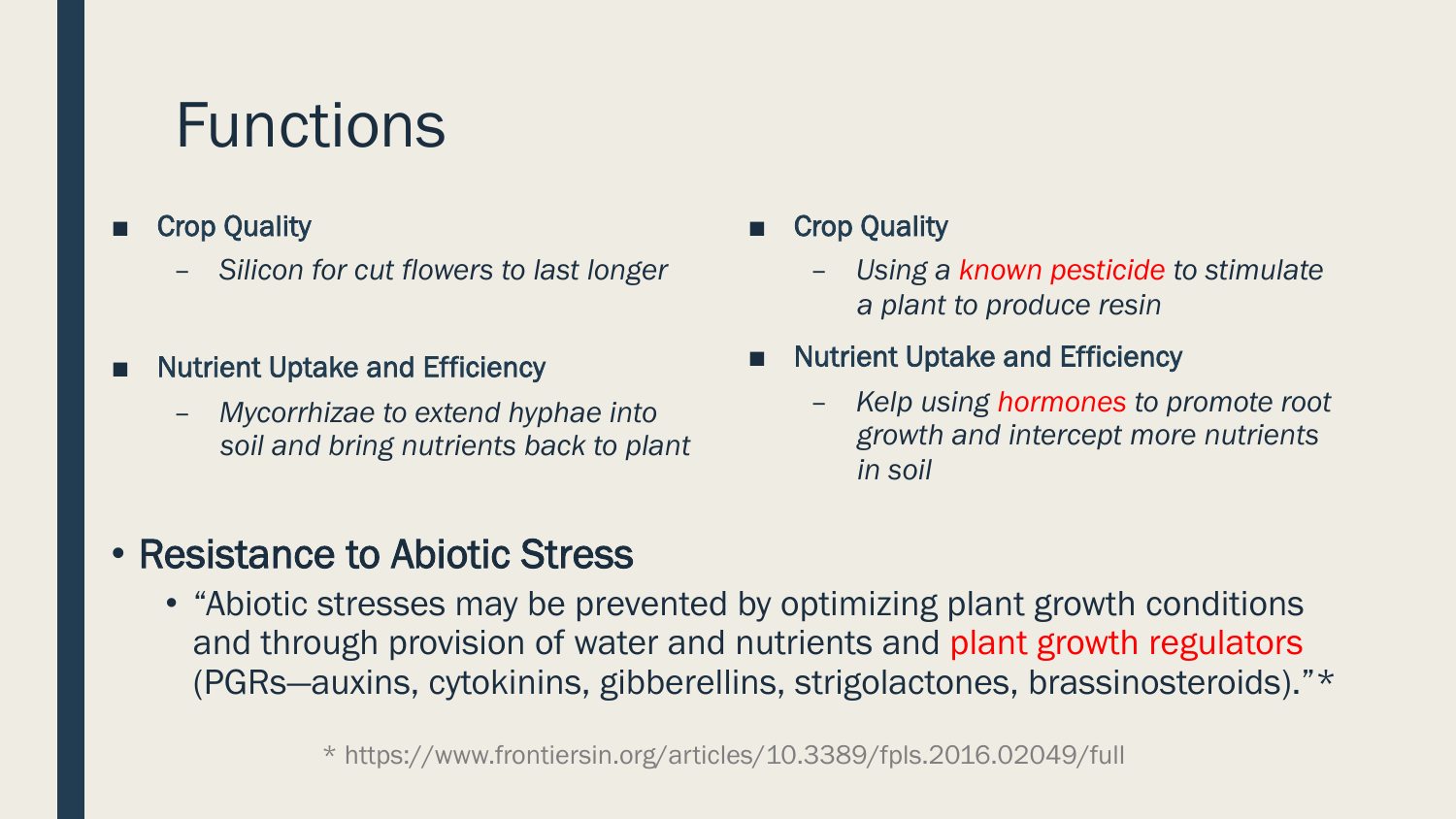# Ingredients

#### Label Claim

- Kelp Extract
- Willowbark extract
- Crab Shell Meal
- Bacillus Subtilis

### **More Specifically**

- Auxin, cytokinins, gibberilins
- Salicylic Acid
- Chitin/chitosan
- Bacillus subtilis GB03
- Bacillus subtilis strain QST 713
- Bacillus subtilis var. amyloliquefaciens strain FZB24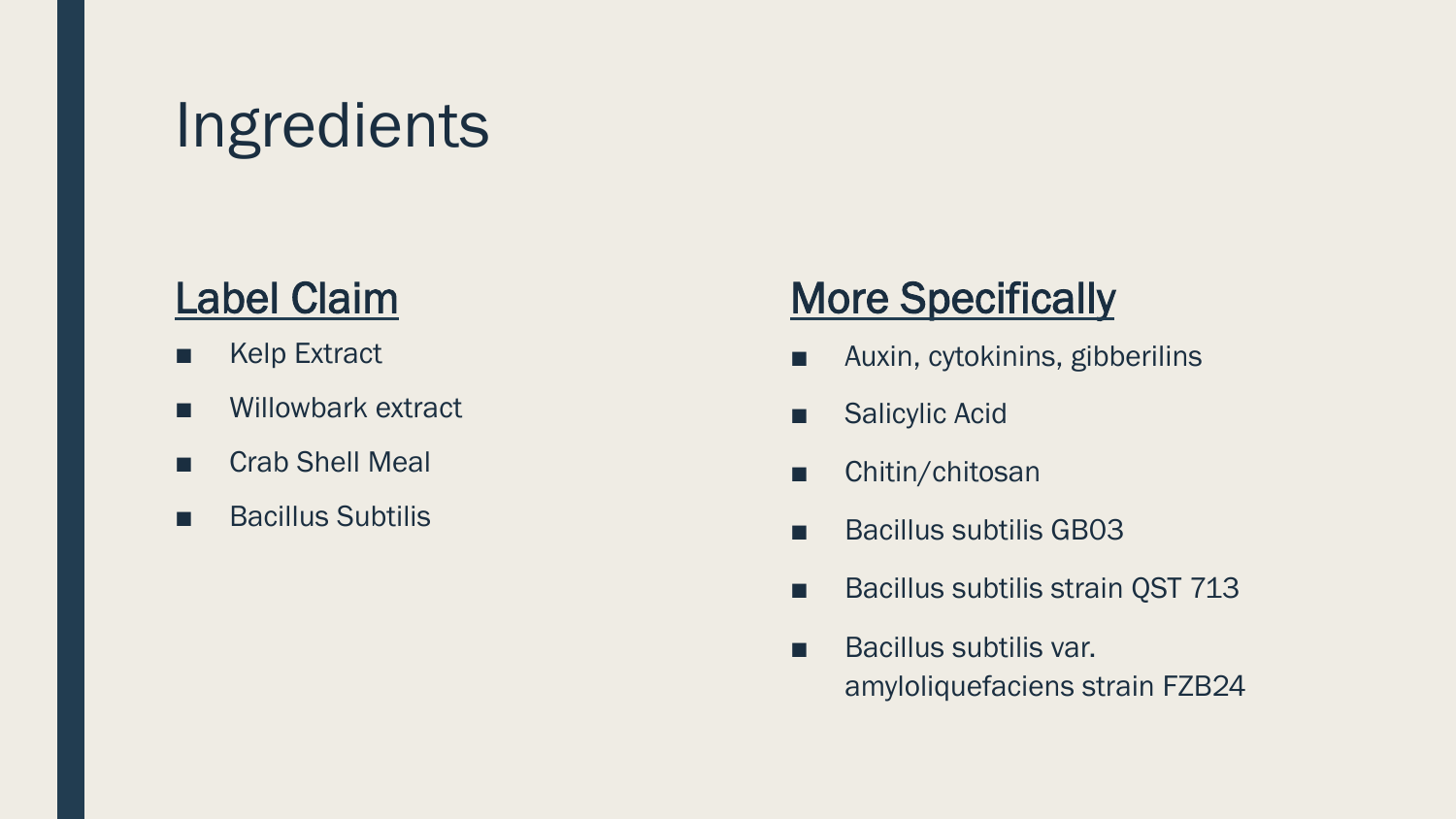### Regulatory Buckets

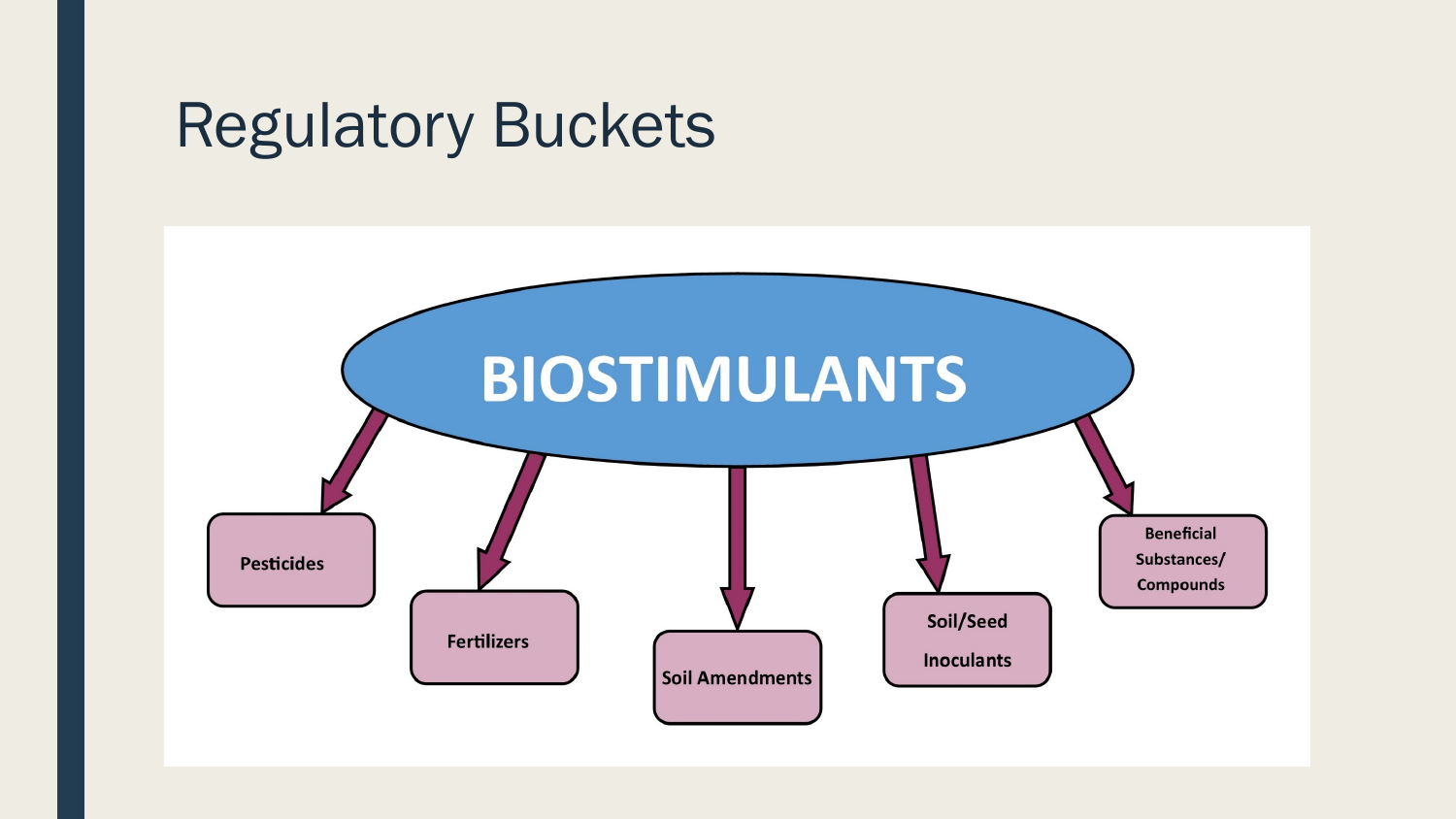### AAPFCO Definitions

#### ■ T-73 Beneficial Substances or Compounds

– *Means any substance or compound other than primary, secondary, and micro plant nutrients that can be demonstrated by scientific research to be beneficial to one or more species of plants, when applied exogenously. (Official 2007)*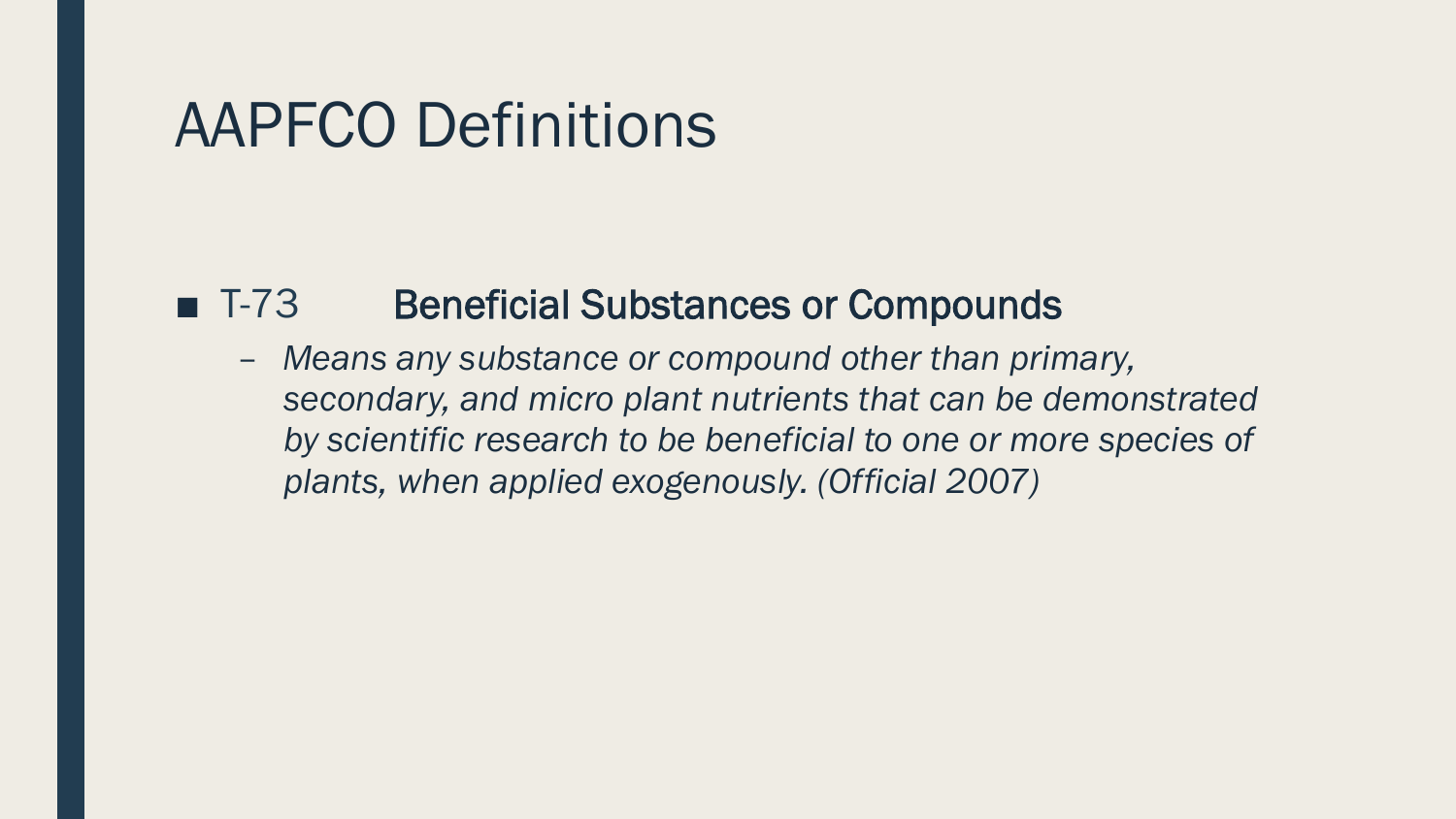# Does it Fit into a Bucket?

#### Biostimulant

- Substance or micro-organism
- Applied to seeds, plant, or rhizosphere
- stimulates natural processes to enhance or benefit nutrient uptake, nutrient efficiency, tolerance to abiotic stress, or crop quality and yield

#### Beneficial Substance/Compound

- Substance or compound
- Applied exogenously (to the plant)
- Beneficial to one or more species of plants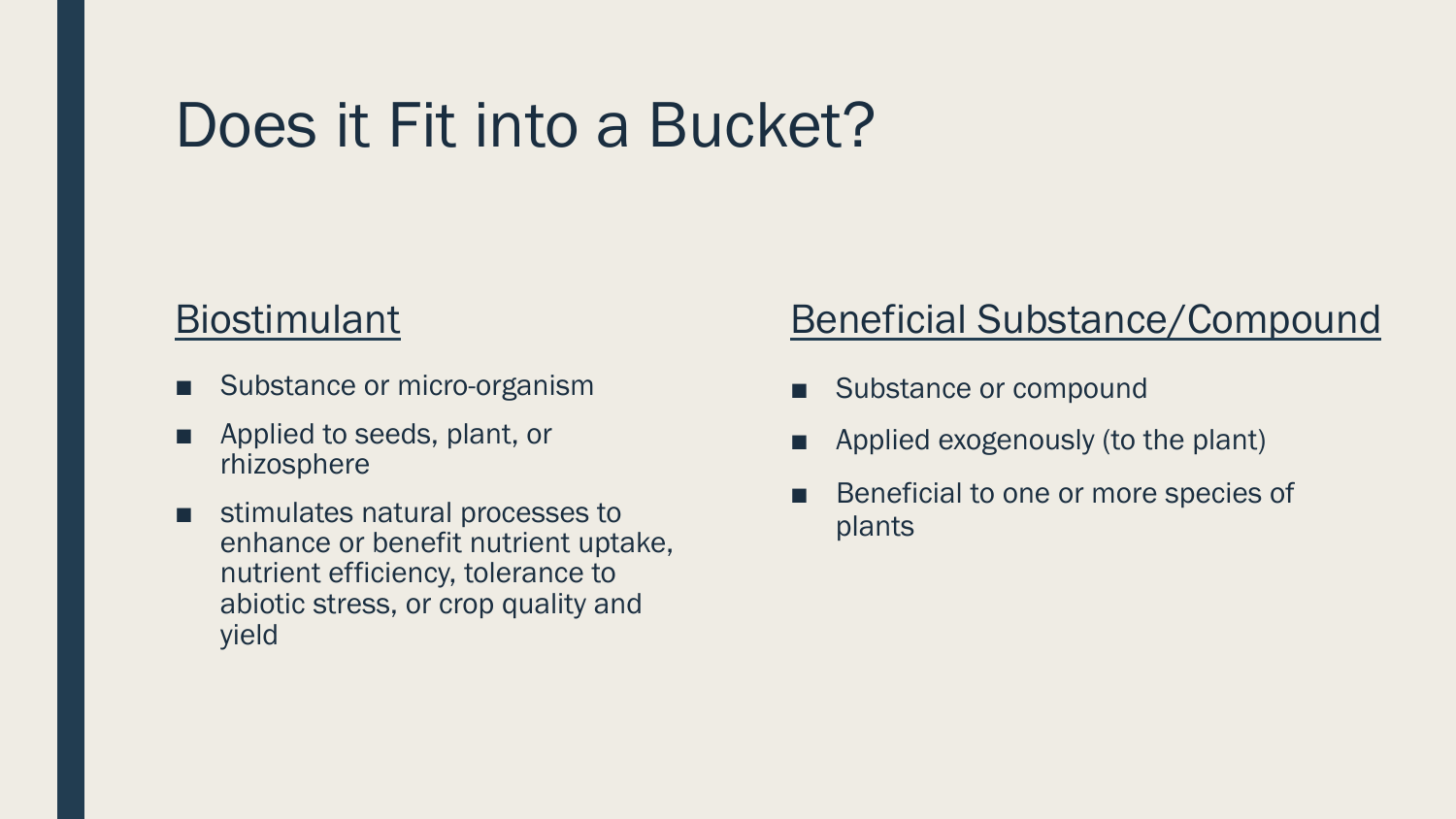### What are the Issues?

#### ■ Confusion

- *Distributors/Applicators*
- *Consumers*
- *Waste "pesticide" disposal*
- *Registration and Compliance*
- Safety
- Pesticide Tolerance Issues
	- *Domestic and International*
- Unplanned Results
	- *Off-label applications*
- Even Playing Field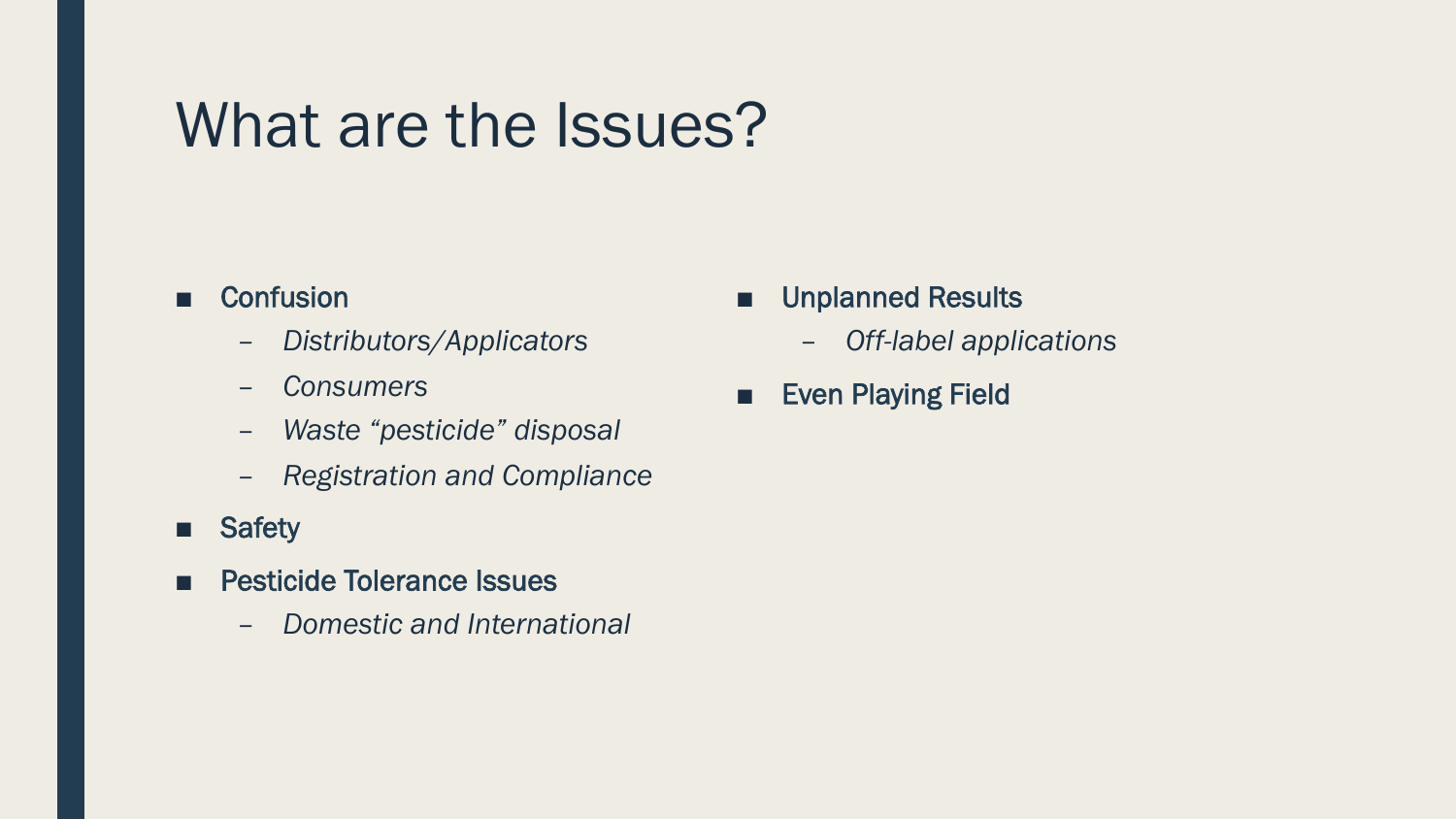### STEPS FORWARD

- WORK WITH FERTILIZER PROGRAM
	- *HELP IDENTIFY PRODUCTS THAT MAY ACTUALLY BE PESTICIDAL*
- STAY ACTIVE IN THE USDA BIOSTIMULANT WORKGROUP
- WORK WITH AAPFCO BIOSTIMULANT TASK FORCE TO PRESENT A UNIFIED OPINION TO USDA **SECRETARY**